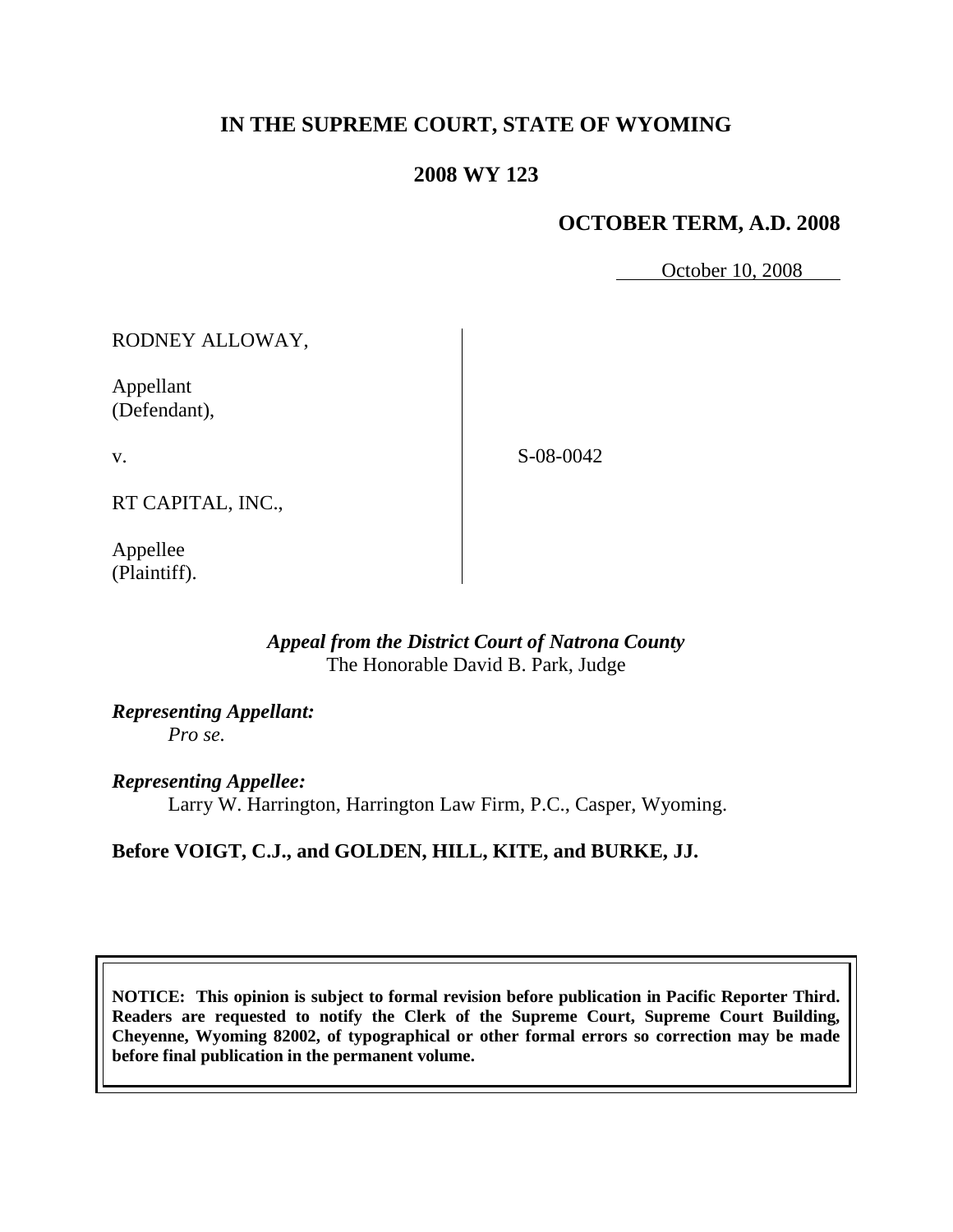#### **KITE, Justice.**

[¶1] Rodney Alloway, *pro se,* appeals from the district court's order granting summary judgment in favor of RT Capital, Inc. (RT Capital) on an outstanding credit card account balance. He claims that RT Capital's summary judgment submissions were insufficient. We affirm.

#### **ISSUE**

[¶2] Both parties present the same simply stated issue on appeal:

Did the court improperly grant summary judgment?

## **FACTS**

[¶3] In January 2007, RT Capital filed a complaint against Mr. Alloway, seeking to collect on a delinquent credit card account. The complaint alleged Mr. Alloway had applied for and received a credit card from Metris/Direct Merchants Credit Card Bank (Metris). RT Capital claimed that he used the card and did not pay the balance due of \$5,847.19, plus interest. Having failed to obtain payment on Mr. Alloway's account, Metris sold it to account collectors. Eventually, RT Capital took assignment of the account.

[¶4] Mr. Alloway answered the complaint and admitted that he had opened an account with Metris and used the credit card. He denied, however, the balance due. RT Capital filed a motion for summary judgment, which it supported with an affidavit from one of its employees. Mr. Alloway responded to RT Capital's summary judgment motion with his personal affidavit which made various allegations against RT Capital's attorney. After a hearing, the district court granted summary judgment in favor of RT Capital. Mr. Alloway appealed.

## **STANDARD OF REVIEW**

 $[$ [ $\%$ ] Summary judgments are governed by W.R.C.P. 56(c):

The judgment sought shall be rendered forthwith if the pleadings, depositions, answers to interrogatories, and admissions on file, together with the affidavits, if any, show that there is no genuine issue as to any material fact and that the moving party is entitled to a judgment as a matter of law.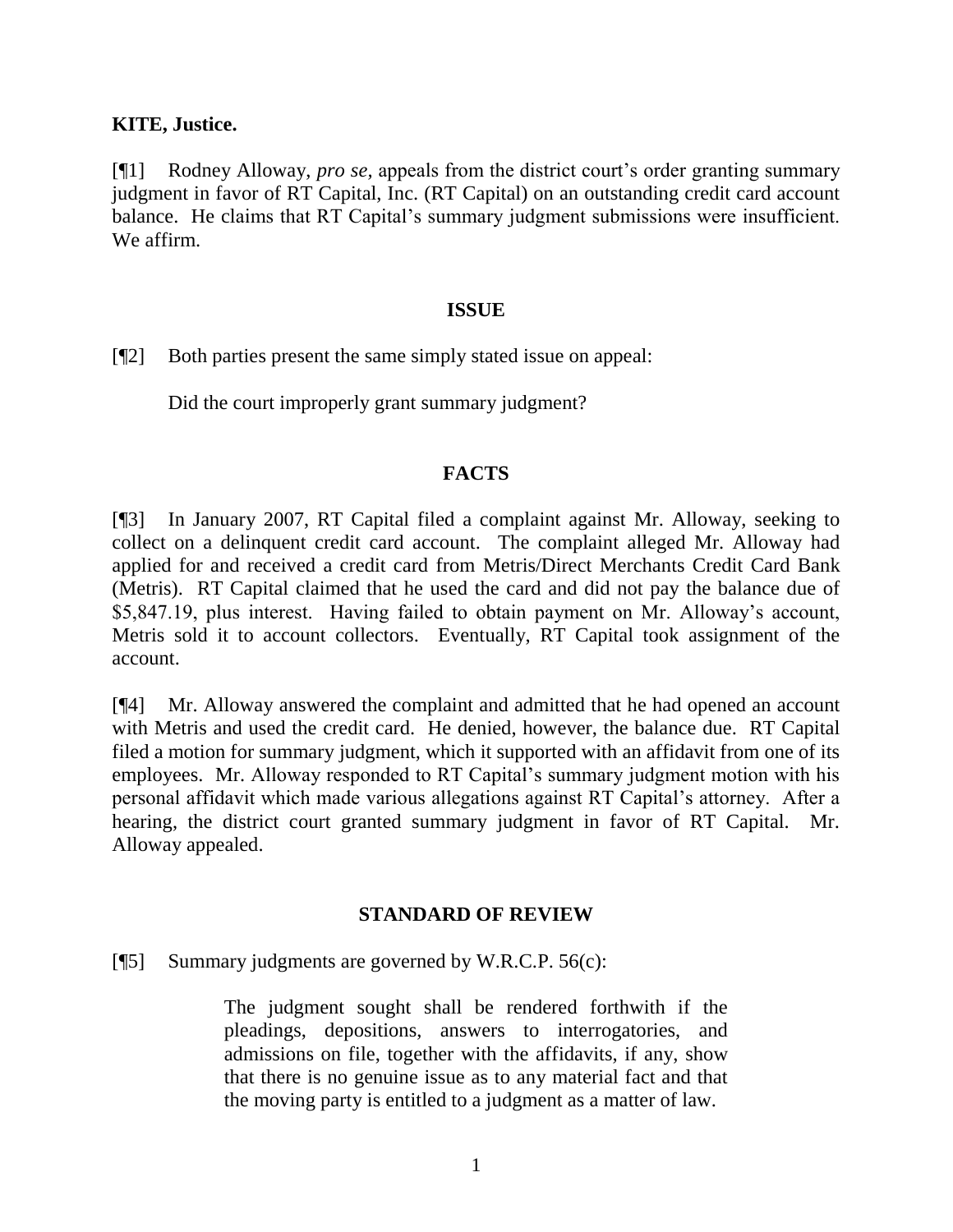[¶6] A district court's summary judgment ruling is reviewed *de novo*, using the same materials and following the same standards as the district court. The evidence is considered from the vantage point most favorable to the party opposing the motion, and we give that party the benefit of all favorable inferences that may fairly be drawn from the record. *Metz v. Laramie County School Dist. No. 1,* 2007 WY 166, ¶ 17, 173 P.3d 334, 339 (Wyo. 2007); *Cook v. Shoshone First Bank,* 2006 WY 13, ¶ 11, 126 P.3d 886, 889 (Wyo. 2006).

[¶7] The summary judgment movant bears the initial burden of establishing a *prima facie* case for summary judgment by showing that no genuine issue of material fact exists and that judgment should be granted as a matter of law. *Boehm v. Cody Country Chamber of Commerce,* 748 P.2d 704, 710 (Wyo. 1987). He must present admissible evidence to meet his burden. *Sunshine Custom Paints & Body, Inc. v. South Douglas Highway Water & Sewer Dist.,* 2007 WY 206, ¶ 9, 173 P.3d 398, 401 (Wyo. 2007).

[¶8] If the party seeking summary judgment carries his burden, the opposing party must present specific facts to demonstrate a genuine issue of material fact exists. *Hatton v. Energy Electric Co.,* 2006 WY 151, ¶ 9, 148 P.3d 8, 12 (Wyo. 2006). We explained the duties of the party opposing a motion for summary judgment in *Cook,* ¶ 12, 126 P.3d at 890, quoting *Jones v. Schabron*, 2005 WY 65, ¶¶ 9-11, 113 P.3d 34, 37 (Wyo. 2005):

> After a movant has adequately supported the motion for summary judgment, the opposing party must come forward with competent evidence admissible at trial showing there are genuine issues of material fact. The opposing party must affirmatively set forth material, specific facts in opposition to a motion for summary judgment, and cannot rely only upon allegations and pleadings ..., and conclusory statements or mere opinions are insufficient to satisfy the opposing party's burden.

> The evidence opposing a prima facie case on a motion for summary judgment "must be competent and admissible, lest the rule permitting summary judgments be entirely eviscerated by plaintiffs proceeding to trial on the basis of mere conjecture or wishful speculation." Speculation, conjecture, the suggestion of a possibility, guesses, or even probability, are insufficient to establish an issue of material fact.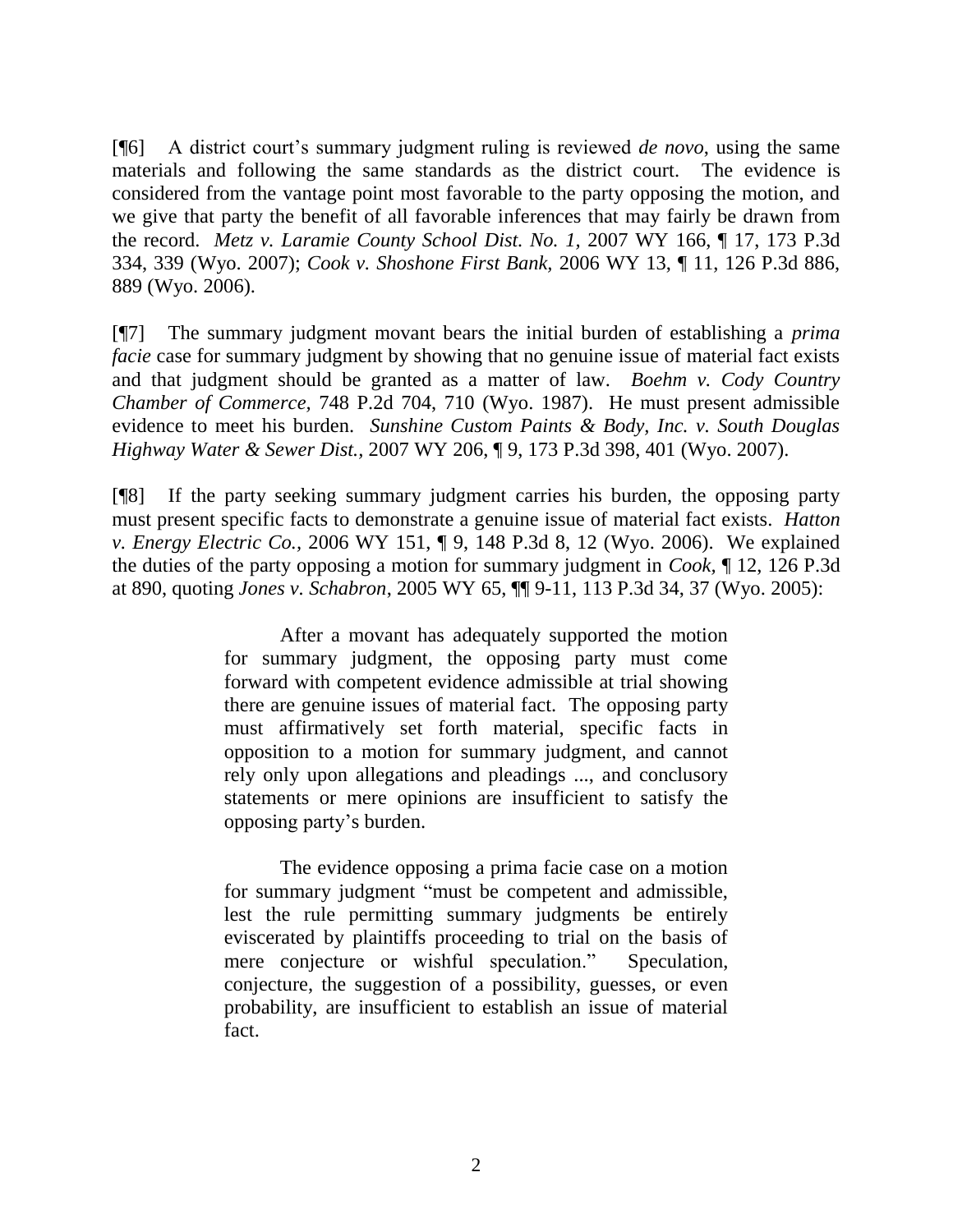#### **DISCUSSION**

[¶9] Mr. Alloway claims the district court erred by granting summary judgment because RT Capital's summary judgment materials were insufficient to meet its *prima facie* burden. RT Capital's summary judgment motion was supported by Heather Herndon's affidavit, which stated in pertinent part:

- 1. That I am employed by RT CAPITAL, INC., and that I am the designated agent for the Plaintiff.
- 2. That I am authorized to make this Affidavit on behalf of RT CAPITAL, INC.
- 3. That Plaintiff is in the business of purchasing commercial paper; in particular, credit accounts from lenders who have chosen to sell bad debt rather than continuing the collection process themselves.
- 4. That as investors, we are familiar with the original lenders; and we know the original creditor to be a well-known-issuer of credit.
- 5. That because of my position, I have become familiar with commercial paper used to document debt in the credit industry; and in particular, I am familiar with the paper used to document by the original lender in this matter.
- 6. That as an investor in the credit industry, the documentation of the accounts is purchased from the original lender.
- 7. That as an investor, we require the documentation from the original creditor to be true and accurate.
- 8. That we know that the original creditor must keep records in the usual course of their business in order to conduct its business.
- 9. That as issuers of credit, the original lender must enter all transactions at or about the time that they occur.

. . . .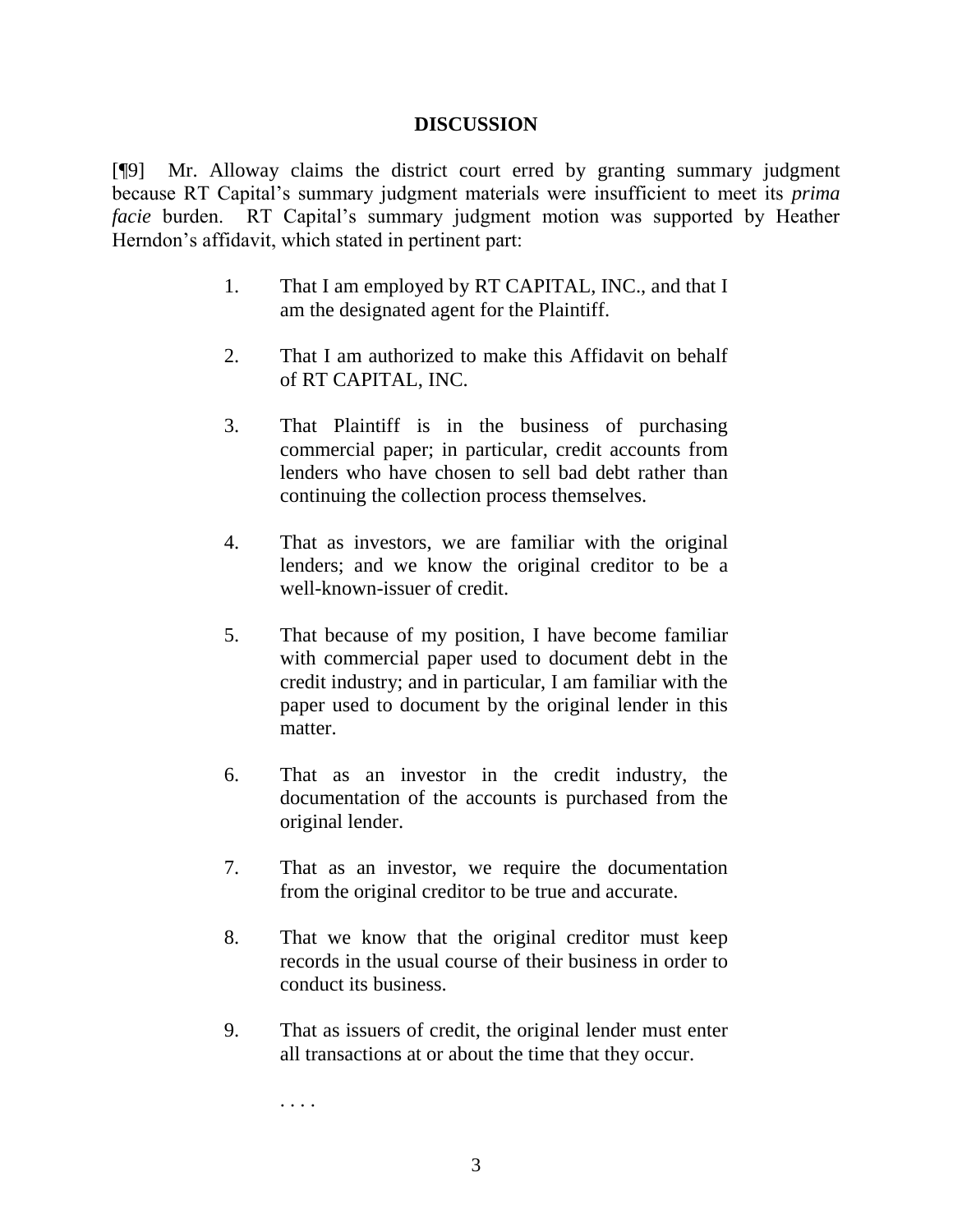- 13. That upon use of the credit card, monthly billing statements are sent to the cardholder to be paid.
- 14. That the documents attached hereto are true and accurate copies provided by the original creditor and sold to the Plaintiff.
- 15. That the account subject of this suit was originally issued by Direct Merchants Credit Card Bank/Metris Companies, and was subsequently acquired by the plaintiff as is evidenced by assignments attached as Exhibit 1.
- 16. That attached hereto is a copy (Exhibit 2) of the Agreement that was issued by the original lender when the account was opened.
- 17. That attached as Exhibit 3 are copies of statements of account sent to the defendant by the original lender dated May 13, 2003 to May 13, 2004.
- 18. That the last payment was made on the account on September 30, 2003.
- 19. That the balance due as of 05/31/2004 is \$5847.19.
- 20. That the interest is accruing at \$1.1214 per day from 05/31/2004.
- 21. That interest of \$1,432 has accrued since May 31, 2004.
- 2[2]. That RT Capital, Inc. has not in any manner canceled or forgiven the balance due.
- 2[3]. That principal and interest due is \$7279.19 plus interest accruing at \$1.1214 per day from November 29, 2007 and reasonable attorney fees under the contract.

The assignments of the account, a copy of a Metris cardholder agreement, and numerous statements of Mr. Alloway's accounts were attached to Ms. Herndon's affidavit.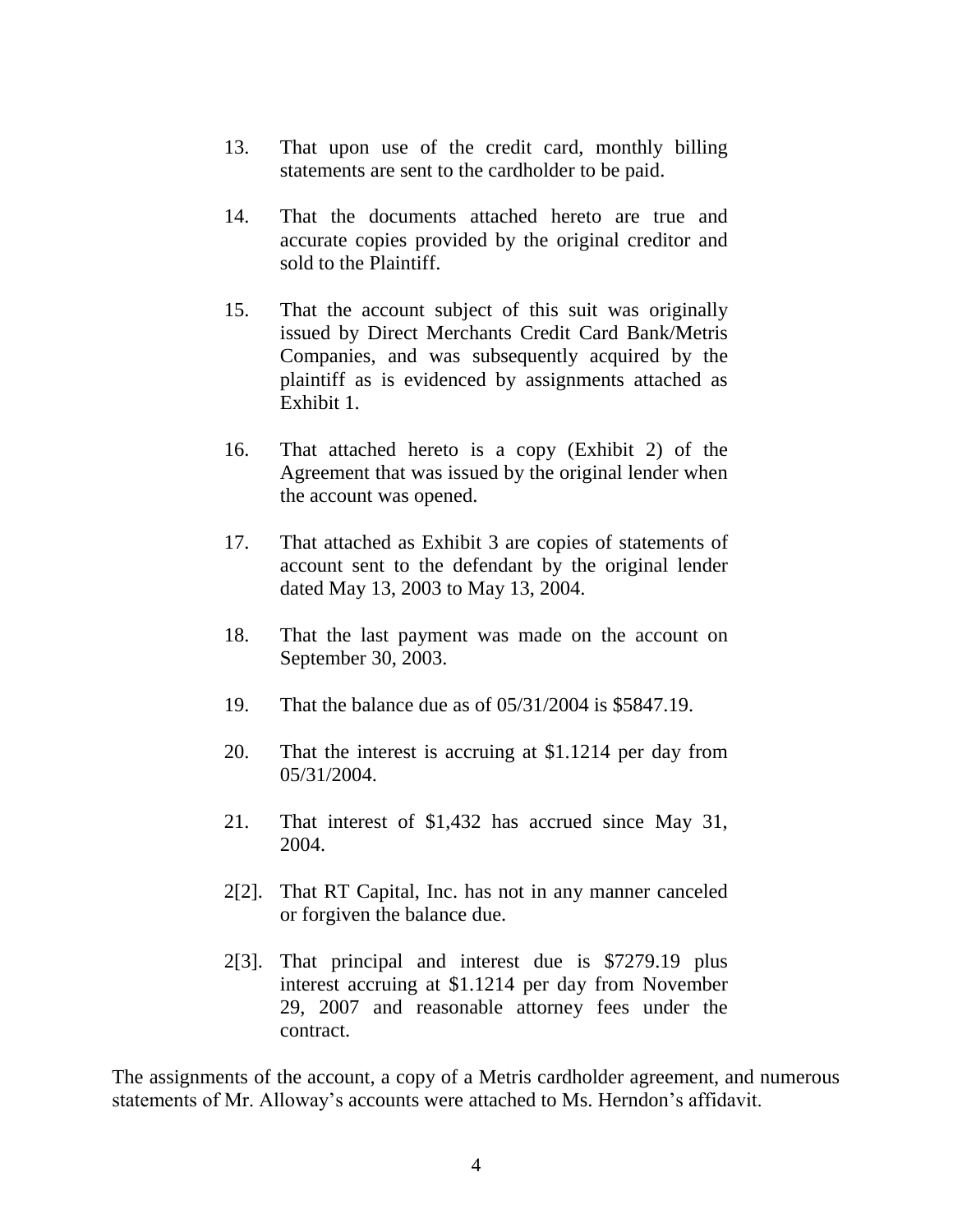[¶10] Mr. Alloway's responding affidavit stated:

- 1. Mr. Harrington [RT Capital's attorney] is not being truthful with this court.
- 2. Mr. Harrington's motion for SUMMARY JUDGMENT is not based on all the material facts filed in this case.
- 3. Mr. Harrington has yet to answer documents filed by Rodney Alloway left out in support of his motion.
- 4. Mr. Harrington refuses to show where Rodney Alloway is liable to Mr. Harrington.
- 5. Mr. Harrington refuses to provide the original contract, not a copy, if any.
- 6. Demand for a copy of the original contract with RT Capital is unanswered.

It is Rodney Alloway's opinion and belief that fraud is being committed by Mr. Harrington to obtain an unlawful order for collection of this debt without proof Mr. Alloway is the correct party.

[¶11] Mr. Alloway argues that summary judgment was improper because RT Capital supplied only a copy of Metris' standard cardholder agreement, rather than providing the original contract he signed. The problem with Mr. Alloway's argument is that he admitted in his answer to the complaint that he entered into an agreement with Metris and used the credit card. Moreover, he did not assert in his summary judgment affidavit that the cardholder agreement attached to Ms. Herndon's affidavit did not accurately reflect the terms of his account. W.R.C.P. 8(d) states, in relevant part: "Averments in a pleading to which a responsive pleading is required, other than those as to the amount of damage, are admitted when not denied in the responsive pleading." Since Mr. Alloway admitted he applied for, received and used the credit card and he did not present any specific facts indicating that the terms of the agreement supplied by RT Capital were incorrect, the lack of the original agreement is meaningless.

[¶12] Although his argument is not entirely clear, Mr. Alloway apparently also contests the summary judgment in favor of RT Capital because he did not have an agreement with that company. The cardholder agreement provided that Metris could "sell, assign or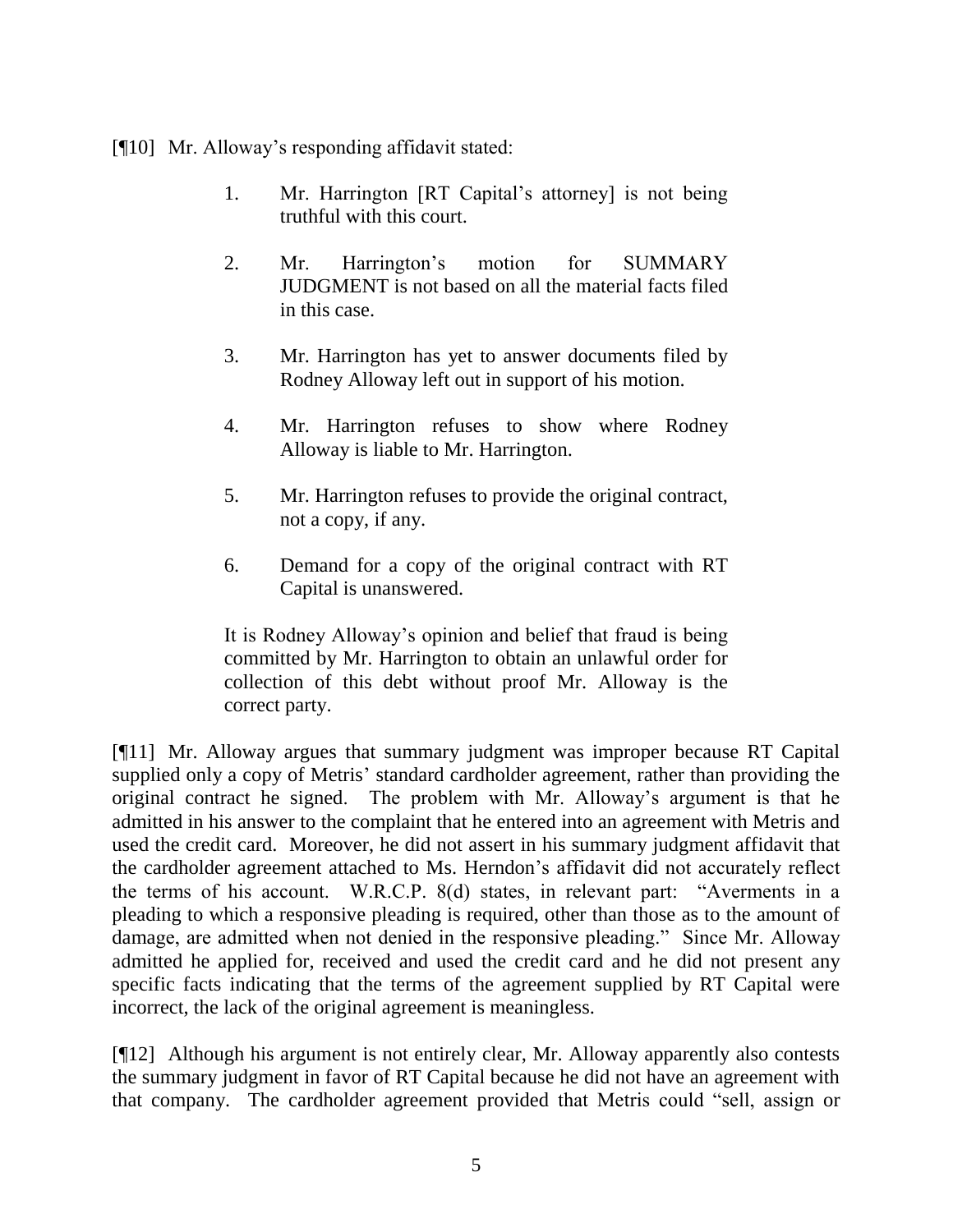transfer your [a]ccount or any portion thereof without notice to you." Our law is clear that, when a contract states it is assignable, we will honor that term. *See, e.g.*, *Angus Hunt Ranch, Inc. v. Bowen,* 571 P.2d 974, 977-78 (Wyo. 1977).The documents attached to Ms. Herndon's affidavit included bills of sale and assignments showing transfer of the account from Metris, through several other entities and finally to RT Capital. Mr. Alloway did not provide any specific facts in his affidavit showing that the account was not assignable or that any of the assignments were improper. Thus, Mr. Alloway's claim that he did not enter into an agreement directly with RT Capital is not tenable.

[¶13] Mr. Alloway further insists that Ms. Herndon did not have the personal knowledge necessary to provide foundation for the credit card statements which established the balance due. RT Capital argues that Mr. Alloway failed to file an answer denying the balance claimed in the complaint; however, his answer is contained in the record on appeal and reveals that he effectively denied the balance due. RT Capital, therefore, had an affirmative obligation to present admissible evidence to establish the balance.

[¶14] RT Capital attached to Ms. Herndon's affidavit the credit card statements sent by Metris to Mr. Alloway. The credit card statements were, obviously, hearsay as they were not made by a declarant while testifying at the trial or hearing and were offered in evidence to prove the truth of the matter asserted, i.e. the balance due on the account. W.R.E. 801(c). Therefore, pursuant to W.R.E. 802, the credit card statements were not admissible unless they fell within an exception to the hearsay rule.

[¶15] The most obvious exception applicable to the statements is the business record exception in W.R.E. 803(6):

> The following are not excluded by the hearsay rule, even though the declarant is available as a witness:

. . . .

(6) *Records of Regularly Conducted Activity*. – A memorandum, report, record, or data compilation, in any form, of acts, events, conditions, opinions, or diagnoses, made at or near the time by, or from information transmitted by, a person with knowledge, if kept in the course of a regularly conducted business activity, and if it was the regular practice of that business activity to make the memorandum, report, record, or data compilation, all as shown by the testimony of the custodian or other qualified witness, unless the source of information or the method or circumstances or preparation indicate lack of trustworthiness. The term "business" as used in this paragraph includes business,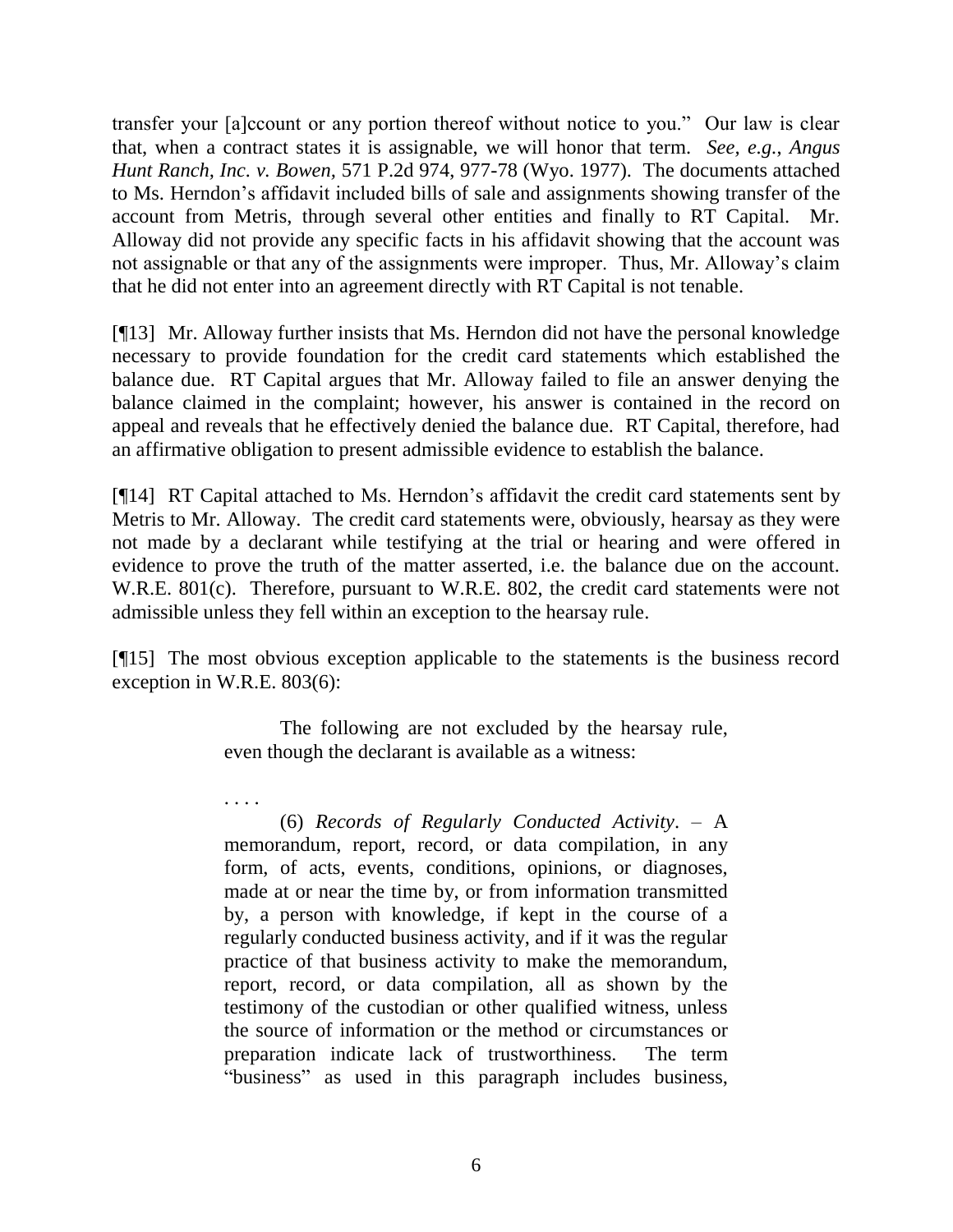institution, association, profession, occupation, and calling of every kind, whether or not conducted for profit.

In order to be admissible under Rule 803(6), the proponent must provide testimony by a qualified witness demonstrating that "the report was made at or near the time [of the event, etc.]; . . . by a person with knowledge or made from information transmitted by a person with knowledge;" it was a regular practice of the business to make such a report; and, the report was kept "in the course of regularly conducted business practices." *McCone v. State,* 866 P.2d 740, 753 (Wyo. 1993).

[¶16] Mr. Alloway seems to argue that, because the original lender generated the credit card statements, Ms. Herndon, as an employee of RT Capital, could not provide the foundation necessary for admission of the statements. In *Great Seneca Financial v. Felty,* 869 N.E.2d 30, 34 (Ohio Ct. App. 2006), an Ohio court of appeals held, under circumstances similar to those presented here, an employee of the assignee of a credit card account could provide foundation for the statements. The court followed federal court decisions which held that "exhibits can be admitted as business records of an entity, even when that entity was not the maker of those records, provided the other requirements of Rule 803(6) are met and the circumstances indicate that the records are trustworthy." *Id.* 

[¶17] Ms. Herndon identified the documents and explained her relationship with RT Capital and how it had acquired the account and the associated statements from Metris. She stated specifically that she was familiar with the types of documents employed by Metris in documenting debt. Ms. Herndon averred that RT Capital knew that Metris kept the records as part of its regularly conducted business and, as an issuer of credit, Metris was required to enter the transactions in a timely fashion. Mr. Alloway's affidavit did not provide any specific facts to counter Ms. Herndon's averments.

[¶18] Moreover, Mr. Alloway's affidavit did not challenge the charges or the balance due reflected in the statements. In that respect, his argument is similar to the one that failed in *Hatton*. There, the Hattons argued that the district court should not have considered an affidavit made by Energy Electric's vice-president because he relied upon the official accident report and attached it to his affidavit, although he had no personal knowledge of the accident. *Id.* at ¶ 11, 148 P.3d at 14. We ruled that the affidavit provided proper evidentiary support for Energy Electric's summary judgment motion because the Hattons did not contest the information contained in the report. *Id.* at  $\P$  13, 148 P.3d at 14.

[¶19] We conclude that RT Capital presented a *prima facie* case in support of its motion for summary judgment. Ms. Herndon's affidavit contained all of the foundational requirements necessary to establish the admissibility of the statements under the business records exception to the hearsay rule. Mr. Alloway did not come forward with competent